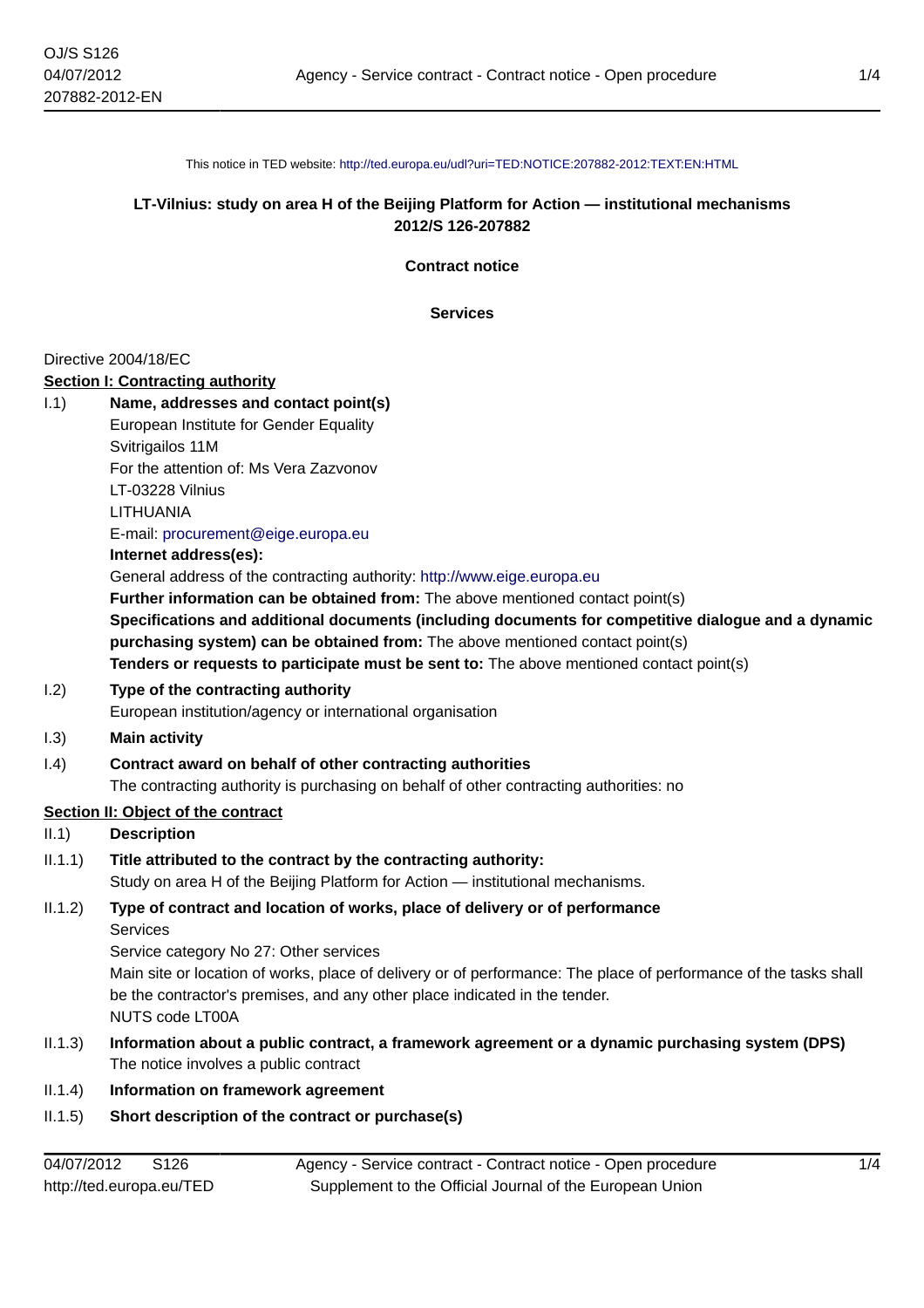The aim of the study is to produce a report with background information and data on the current stage of implementation of the strategic objectives formulated in area H of the BPfA: institutional mechanisms, with a focus on national machineries and other bodies on gender equality, gender mainstreaming and collection and dissemination of sex-disaggregated data and information. The study will cover all 27 EU Member States and Croatia. II.1.6) **Common procurement vocabulary (CPV)** 79315000 II.1.7) **Information about Government Procurement Agreement (GPA)** The contract is covered by the Government Procurement Agreement (GPA): no II.1.8) **Lots** This contract is divided into lots: no II.1.9) **Information about variants** Variants will be accepted: no II.2) **Quantity or scope of the contract** II.2.1) **Total quantity or scope:** Estimated value excluding VAT: 300 000 EUR II.2.2) **Information about options** Options: no II.2.3) **Information about renewals** This contract is subject to renewal: no II.3) **Duration of the contract or time limit for completion** Duration in months: 11 (from the award of the contract) **Section III: Legal, economic, financial and technical information** III.1) **Conditions relating to the contract** III.1.1) **Deposits and guarantees required:** Not required. III.1.2) **Main financing conditions and payment arrangements and/or reference to the relevant provisions governing them:** As specified in the contract attached to the tender dossier. III.1.3) **Legal form to be taken by the group of economic operators to whom the contract is to be awarded:** Joint tenders submitted by several operators (a consortium) are allowed. In such cases, one of the members must be designated as the group leader or group manager. III.1.4) **Other particular conditions** The performance of the contract is subject to particular conditions: no III.2) **Conditions for participation** III.2.1) **Personal situation of economic operators, including requirements relating to enrolment on professional or trade registers** Information and formalities necessary for evaluating if the requirements are met: — to identify her/himself, the tenderer must fill in the legal entity form and financial identification form (please refer to Section 2.4 in the tender specifications available at: <http://www.eige.europa.eu>), — exclusion criteria: please refer to Section 2.4 of the tender specifications available at: [http://](http://www.eige.europa.eu) [www.eige.europa.eu](http://www.eige.europa.eu)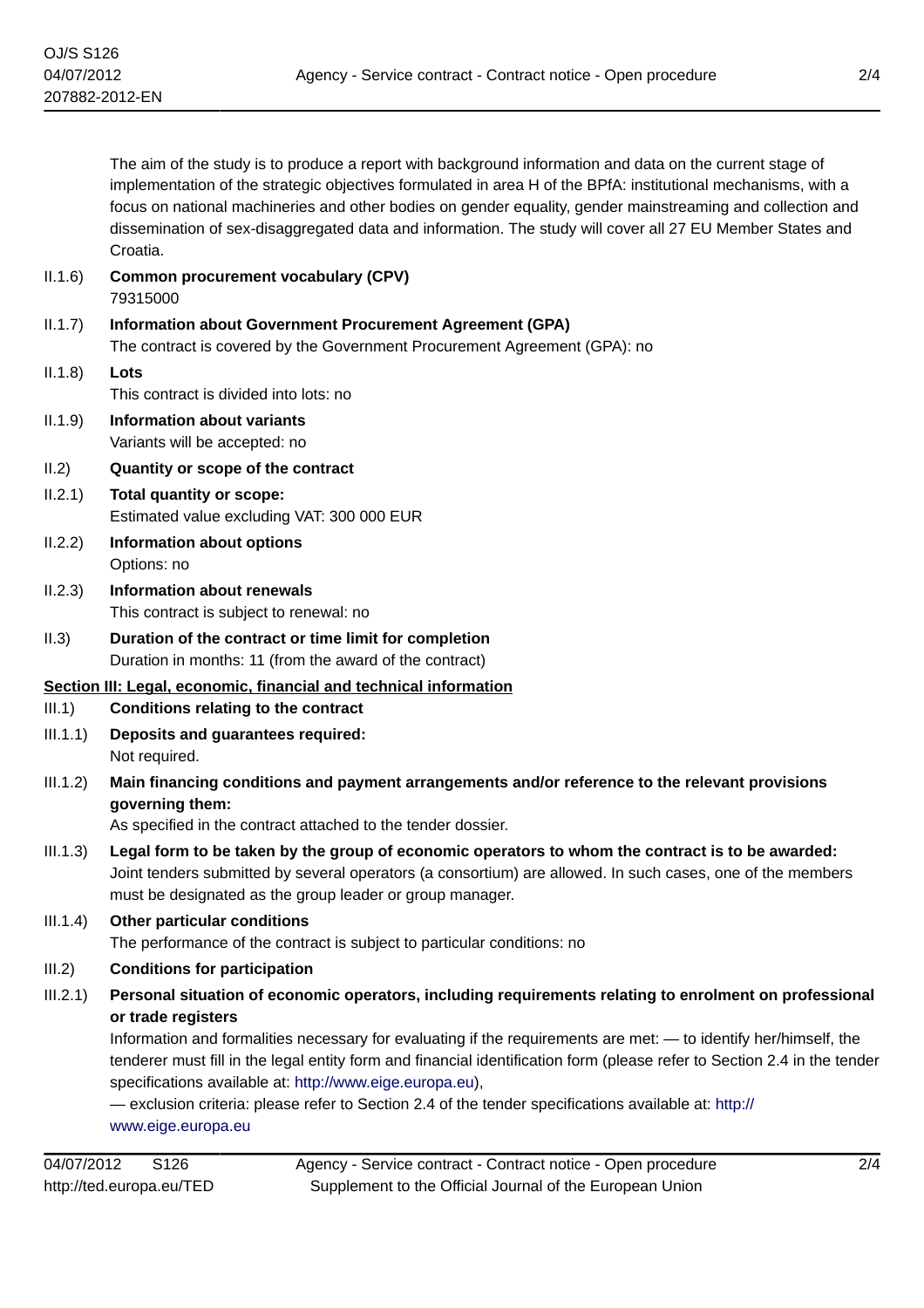| III.2.2) | <b>Economic and financial ability</b><br>Information and formalities necessary for evaluating if the requirements are met: Please refer to Section 2.4 in<br>the tender specifications available at: http://www.eige.europa.eu |
|----------|--------------------------------------------------------------------------------------------------------------------------------------------------------------------------------------------------------------------------------|
| III.2.3) | <b>Technical capacity</b><br>Information and formalities necessary for evaluating if the requirements are met:<br>Please refer to Section 2.4 in the tender specifications available at: http://www.eige.europa.eu             |
| III.2.4) | Information about reserved contracts                                                                                                                                                                                           |
| III.3)   | <b>Conditions specific to services contracts</b>                                                                                                                                                                               |
| III.3.1) | Information about a particular profession<br>Execution of the service is reserved to a particular profession: no                                                                                                               |
| III.3.2) | Staff responsible for the execution of the service<br>Legal persons should indicate the names and professional qualifications of the staff responsible for the<br>execution of the service: no                                 |
|          | <b>Section IV: Procedure</b>                                                                                                                                                                                                   |
| IV.1)    | <b>Type of procedure</b>                                                                                                                                                                                                       |
| IV.1.1)  | Type of procedure<br>Open                                                                                                                                                                                                      |
| IV.1.2)  | Limitations on the number of operators who will be invited to tender or to participate                                                                                                                                         |
| IV.1.3)  | Reduction of the number of operators during the negotiation or dialogue                                                                                                                                                        |
| IV.2)    | Award criteria                                                                                                                                                                                                                 |
| IV.2.1)  | Award criteria<br>The most economically advantageous tender in terms of the criteria stated in the specifications, in the invitation<br>to tender or to negotiate or in the descriptive document                               |
| IV.2.2)  | Information about electronic auction<br>An electronic auction will be used: no                                                                                                                                                 |
| IV.3)    | <b>Administrative information</b>                                                                                                                                                                                              |
| IV.3.1)  | File reference number attributed by the contracting authority:<br>EIGE/2012/OPER/20.                                                                                                                                           |
|          | IV.3.2) Previous publication(s) concerning the same contract<br>no                                                                                                                                                             |
| IV.3.3)  | Conditions for obtaining specifications and additional documents or descriptive document<br>Payable documents: no                                                                                                              |
| IV.3.4)  | Time limit for receipt of tenders or requests to participate<br>13.8.2012                                                                                                                                                      |
| IV.3.5)  | Date of dispatch of invitations to tender or to participate to selected candidates                                                                                                                                             |
| IV.3.6)  | Language(s) in which tenders or requests to participate may be drawn up<br>Any EU official language                                                                                                                            |
| IV.3.7)  | Minimum time frame during which the tenderer must maintain the tender                                                                                                                                                          |
|          | Duration in months: 6 (from the date stated for receipt of tender)                                                                                                                                                             |
| IV.3.8)  | <b>Conditions for opening tenders</b>                                                                                                                                                                                          |

Date: 22.8.2012 - 10:00